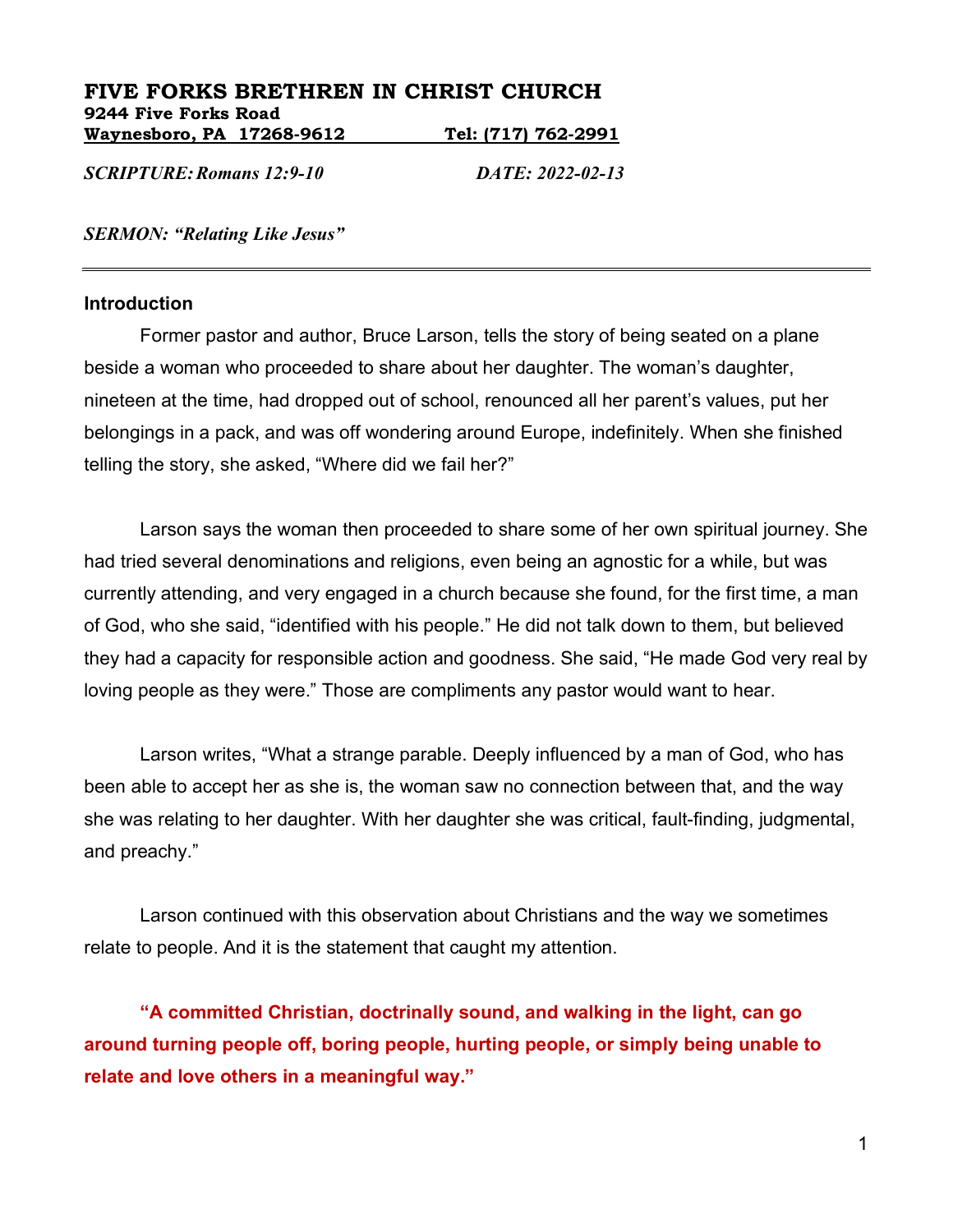By "**committed Christian**" he means: someone who genuinely and sincerely has chosen to trust Jesus Christ for salvation and seems devoted to that decision.

By "**doctrinally sound**" he means someone who has a good, solid grasp of what the scriptures reveal to us about God, and Jesus, the Holy Spirit and even human kind. In other words, they know the truth of God's Word well.

By "**walking in the light**," Larson means a person who has experienced the forgiveness of their own sin, and has experienced the cleansing of their souls through the confession of their sin. This confession is often to another person who is holding them accountable to continue "walking in the light," as described in the bible.

In other words, Larson is describing, what some of us would presume to be a model follower of Jesus. A Christian whom others might want to be like or imitate. And yet, such people can have the most difficult time relating to others in a loving way. In fact, they can even turn others off to the idea of following Jesus, by the way they relate.

This inability to relate isn't just a problem between parents and their children. It happens in marriages. It exists in businesses run by Christians where all the employees are purportedly believers. It even happens in thriving churches, like Five Forks. When we turn people off in our communication of the Gospel, it is usually because of our lack of relatability rather than because of the message we bring.

How can we change that? How can we do a better job of relating to people so they will hear the good news about Jesus and want to become Jesus followers? How can we get along better?

The author of Romans gives us some help. Our text is in Romans chapter 12. Earlier in the chapter, the author has given instructions on spiritual gifts. Different people have different spiritual gifts. Then the author appears to hone in on characteristics that should be evident in **every** follower of Jesus. This is what we want to focus on for a bit.

**Romans 12:9-10 Don't just pretend to love others. Really love them. Hate what is**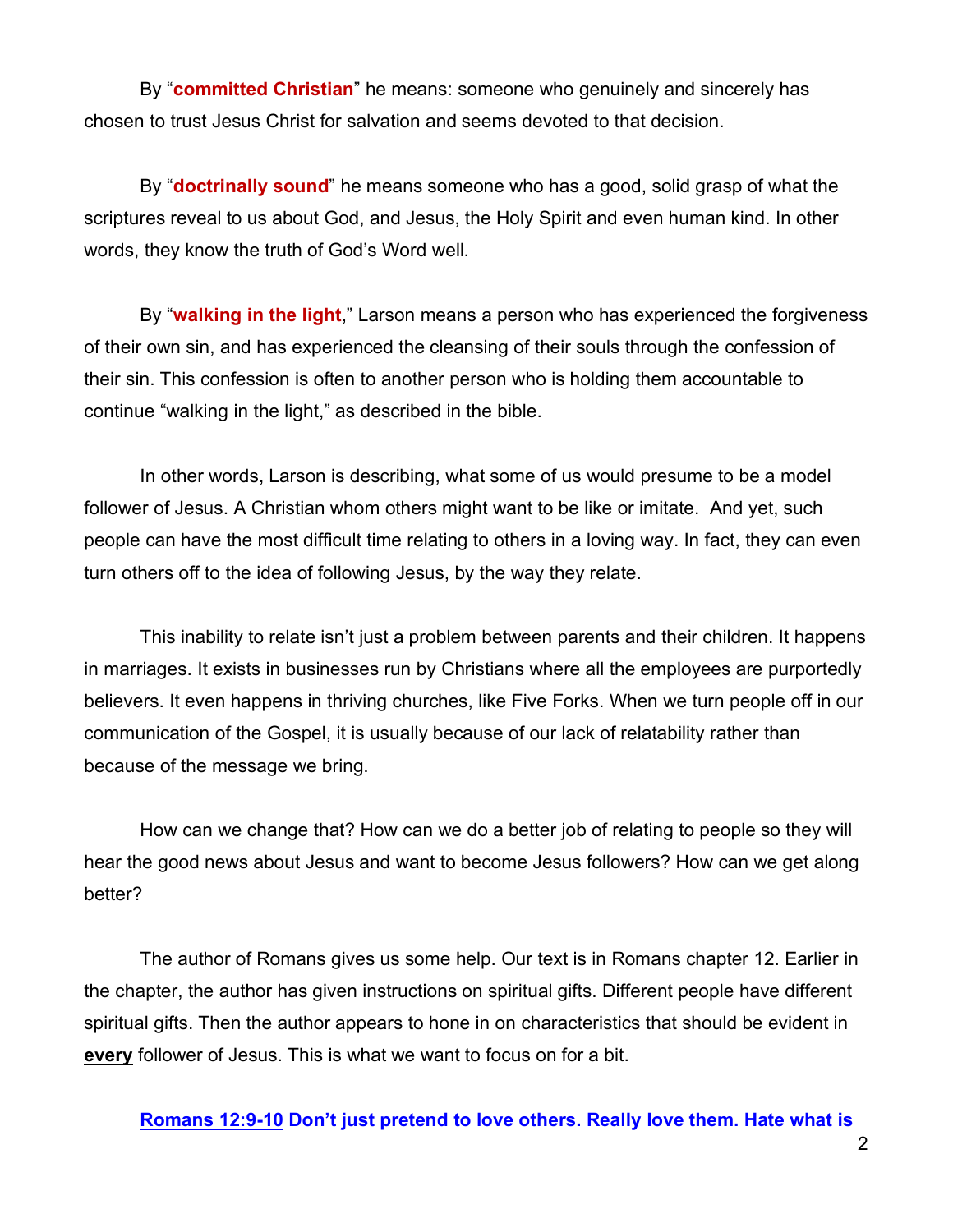# **wrong. Hold tightly to what is good. 10 Love each other with genuine affection, and take delight in honoring each other.**

Notice these verses are about how to relate to other people. Not surprisingly, the author begins by talking about **love.** (That is a very appropriate topic for the day right before Valentine's Day, isn't it?) The author of Romans is concerned that we begin with love. This is similar to what Paul does in I Corinthians 13 – that we studied a few months ago.

Paul starts with pointing out that love is supreme, the most important. And then describes what real love looks like. Love has to be at the heart of relationships that are truly Christian or Christlike – so we can **Relate to one another like Jesus**.

There are many components to relationships. We will consider these, as we learn to Relate like Jesus.

**Being Real**, **Identifying with People**, learning to **Observe, Ask and Listen to People**, **Affirming Others**, and **Being Vulnerable.** So, first:

#### **Be Real**

Romans 12:9 translated literally, is – **"love without hypocrisy."** It appears to be a command such as: "**Let your love be without hypocrisy."**

The idea, conveyed in Romans, is making reference to Greek drama or Greek plays. In Greek drama one actor or actress would play several roles. For example: the actor may be a wealthy land owner for one scene, and then play the part of a slave in another scene. All they did was wear different masks when they were representing a different character.

The word to describe this is our word **'hypocrite.**' To be a hypocrite was to be one person one moment and another person at another time. In the drama setting that was not a bad thing. It meant the actor was pretending to be another person – necessary for a one actor play.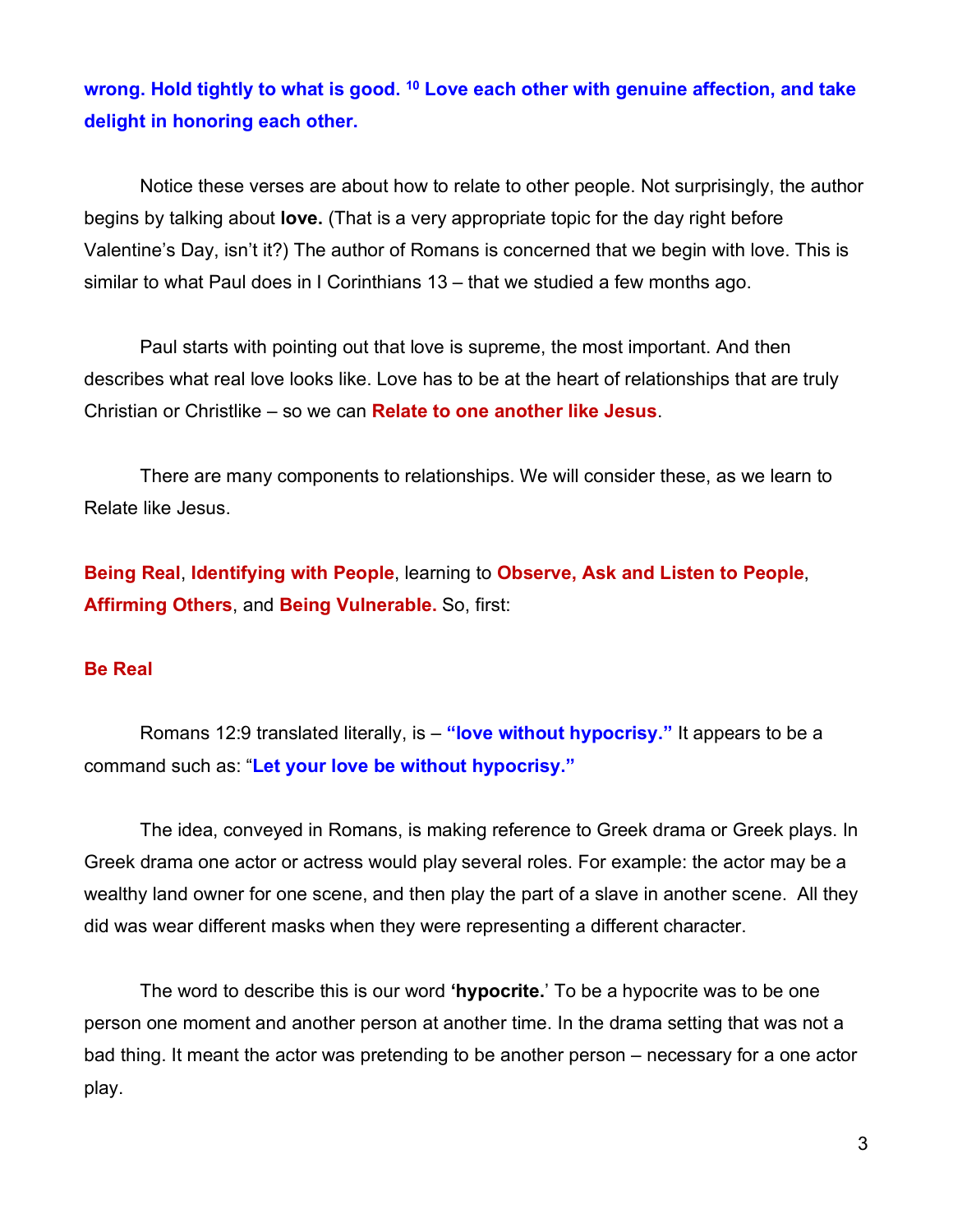But later the word came to have a negative meaning. So that, by the time Jesus says of the scribes and Pharisees, "**you hypocrites,**" it was not a good thing. The scribes and Pharisees were pretending to be something they were not. They were pretending to be close to God and they were not. They were pretending to be looking out for others, and they were not. They were looking out for themselves. They were pretending to love others and they were really just loving themselves. They were hypocrites.

So, in Romans we are instructed: "Don't just pretend to love others, really love them." Let your love be **real**. **You** be real. Don't be a hypocrite, an actor, a fake."

There is nothing quite like hypocrisy that destroys a relationship between two people.

Jesus comes to live in us so that by the power of his Holy Spirit we can become the **unique person** he intended us to be. Our goal is not to become super spiritual or even pretend we are. Our goal is not to be like some other follower of Jesus that we admire. God intends for us to be our own unique selves: To be real, and to really love.

What do we mean by that?

To be real is to be **sincere**, to be **genuine**, to be **authentic**. No imitations or counterfeits.

We can even be kind and good to others but have motives that are not loving. That is hypocrisy. We know we are supposed to "love everyone." Often that ends up being just **obligatory love** to others, when we don't really love them. Sincere love is not that.

Scholar James Edwards writes **"sincere Christian love cannot be measured, calculated or staged. It must be honest, genuine and true to the motives of the giver.**"

He goes on to write that **"sincere love, like Christ's love for us, commits itself to the good of the other, regardless of the cost to self."**

So, as it relates to how we relate to others in a **real** way, so they see Jesus in us, it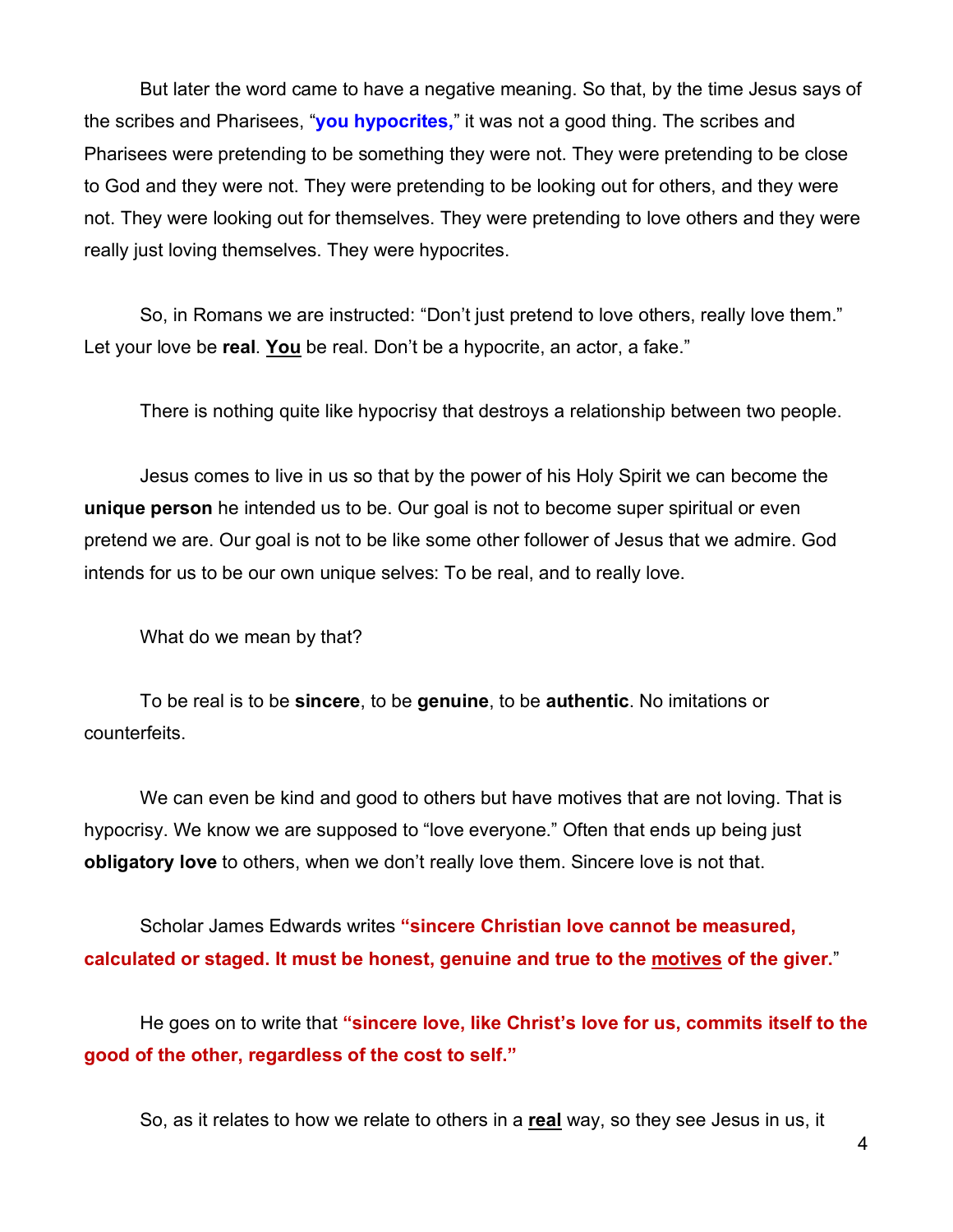means we discover real, and concrete ways of "**lifting the burdens of others**." In other words, being real, genuinely loving others can be as simple as: **doing the things that will make life better for other people.** These are the stories of Jesus we find all through the Gospels. (If you come to sermon lab, at 11:00 down in the café, we can talk more about this.)

Gert Behanna had lived a rather tumultuous life, even attempting suicide before she met Jesus and chose to follow him. She then became a sought-after Christian speaker, speaking to many different groups. One person asked her what she had been doing lately and she told this story.

"I travel a lot and frequently use public bathrooms. **(pic)** Which you know are often pretty disgusting. I kept complaining to the Lord about how 'his servant' was being treated in such an awful way."

She said, "Then one day it seemed as if Jesus was saying, 'Gert, inasmuch as you have done it unto the least of these, you have done it unto me.'" She continued, "I said, 'Lord, you mean you use these restrooms to?'" When I realized that Jesus was the person who'd be coming in after me, I knew I better do something about it.

Now I go into a messy restroom, I pick up all the towels and stuff them in the wastebasket. I wipe off the mirror, sink and toilet seat. I leave the place as clean as possible and I say, "Well, Lord, there it is, I hope you enjoy it."

This is what being real towards others can look like. This is lifting the burden of someone else in a practical way. This is part of **Relating like Jesus.**

Get in the habit of regularly asking yourself, **"How can I help lift this person's burden and make life better for them today?"**

Another way to relate like Jesus is:

## **Identify with People**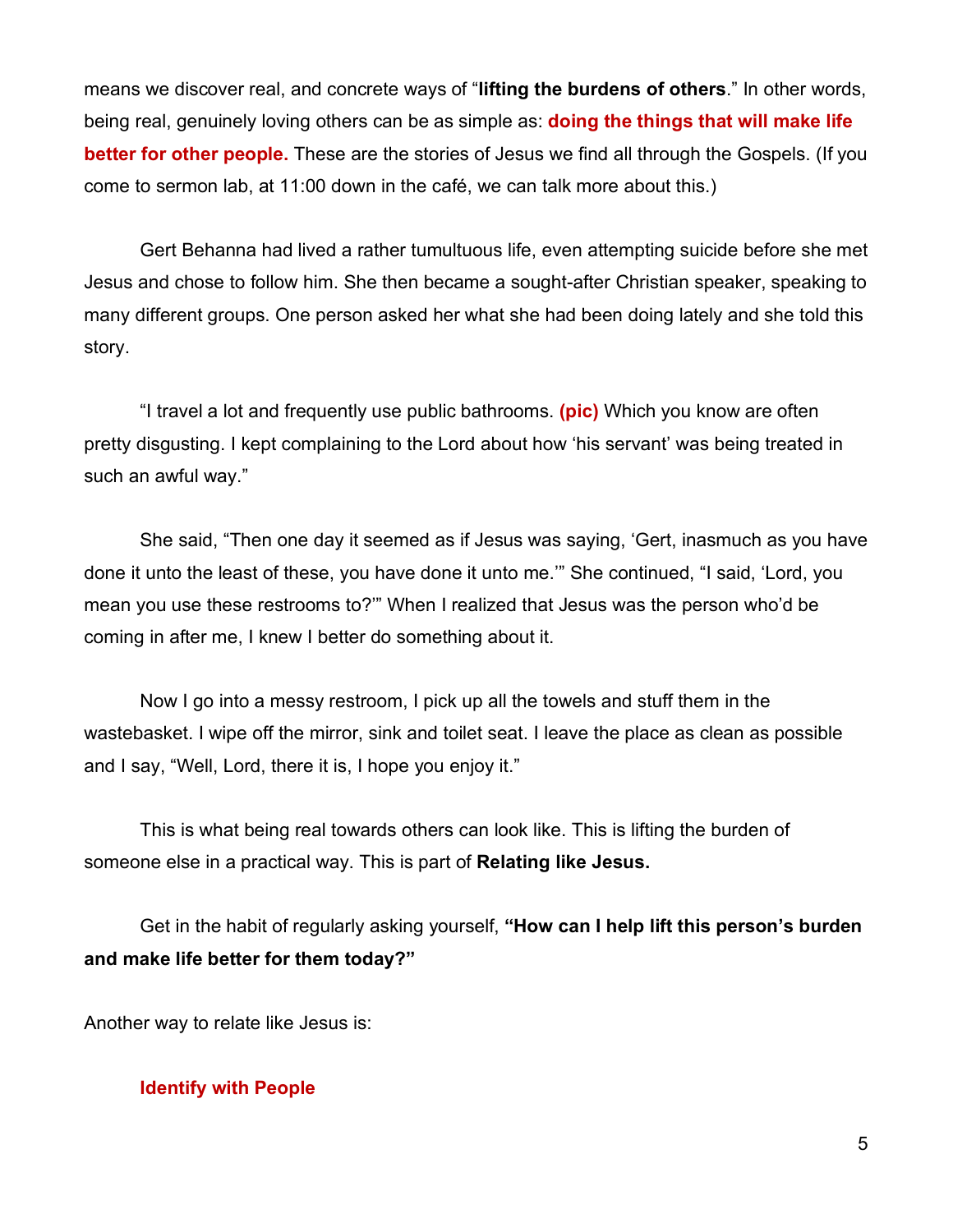This is the mystery of what we refer to, in theology, as **'The Incarnation.'**

## **John 1**

**<sup>1</sup> In the beginning the Word (Jesus) already existed. The Word was with God,**

 **and the Word was God.**

**<sup>10</sup> He came into the very world he created, but the world didn't recognize him.**

Jesus left heaven and all the power and authority of being the creator of the universe, to come down and be among us, as one who was totally human – one of us. That is how God identified with us. God became one of **us**.

And this is what Jesus has commanded us to do. Jesus has told us to go and be among people. Particularly, identify with the 'least of these,' the marginalized, the powerless, the disadvantaged.

To identify with people means we must '**be with people**,' in their struggles and hardship and pain. We must open up our lives enough to let people know that we hurt, and hope and feel and laugh and cry in the same way they do. We must admit 'we don't know,' when we don't know. We must admit it when we are confused. When we are frightened or have doubts. We must take time to be among others **as** one of them.

Birch Foraker had been president of Bell Telephone company in New York when it was one of the most powerful corporations in America. But he was in the habit of often, when walking out at the end of a sophisticated dinner theater, walking down the street, he would leave his friends and disappear down an open manhole. He did this even though he was dressed in his fancy clothes. Someone asked him "Why?"

His response, "Because there are people working down there on emergency work and I want to encourage them and let them know I appreciate what they are doing on a blustery winter night."

In a simple way he wanted to go where the people were working hard, hurting,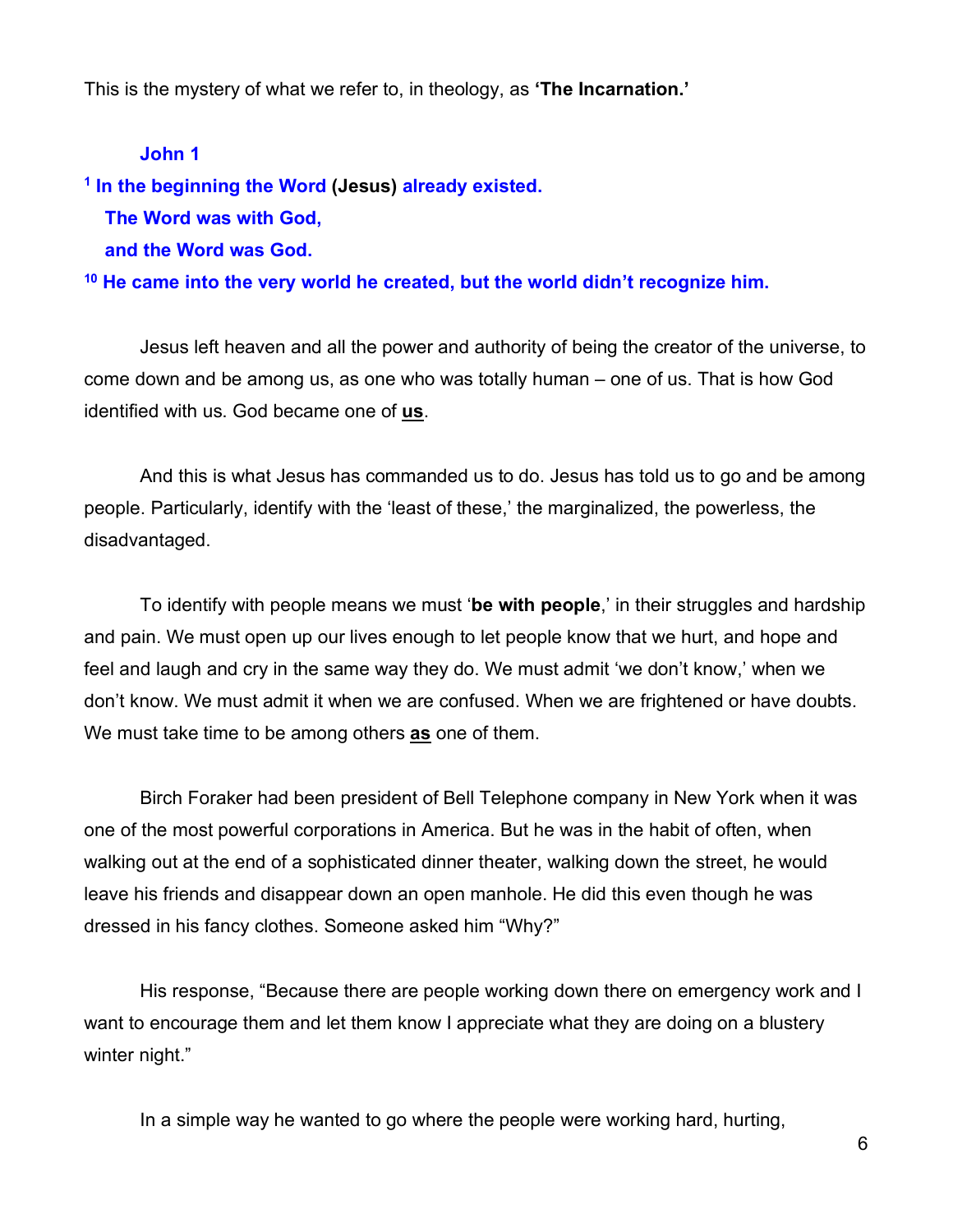struggling, and unseen. And he wanted to let them know he knew and cared, and that they **were seen**. He identified with them.

This is what Jesus has done for us. Now, Jesus does not relieve all the hardship and suffering. But we are encouraged in our struggles, knowing that Jesus has suffered, and suffers with us. We are also encouraged when others come and sit with us in our pain.

**Who, in your life, needs you to come alongside of them and be with them?** Maybe you cannot be with them physically for some reason. Can you reach out to them with a call or a text or a card, to let them know you are thinking about them, you see them, and you care?

Identifying with people in their hurt is part of Relating like Jesus.

Another component of genuinely loving others is:

#### **Observing, Asking, and then Listening to People**

Perhaps you remember the story in the bible of Joseph. Sold as a slave by his bothers. He ends up in an Egyptian prison, when he is falsely accused by his master's wife. While in prison, he meets up with two of Pharaoh's servants – a cup bearer, and a baker. Notice how Joseph relates to them.

**Genesis 40:5-8 Pharaoh's cup-bearer and baker each had a dream one night, and each dream had its own meaning. 6 When Joseph saw them the next morning, he noticed that they both looked upset. 7 "Why do you look so worried today?" he asked them.**

**<sup>8</sup> And they replied, "We both had dreams last night, but no one can tell us what they mean." "Interpreting dreams is God's business," Joseph replied. "Go ahead and tell me your dreams."** And then he listened.

Notice these three things that happened in the story as Joseph related to these men. He **observed** (noticed). He paid attention to the people around him. When he saw their distress, he **asked** about why they looked so worried. And then he **listened** to their stories, really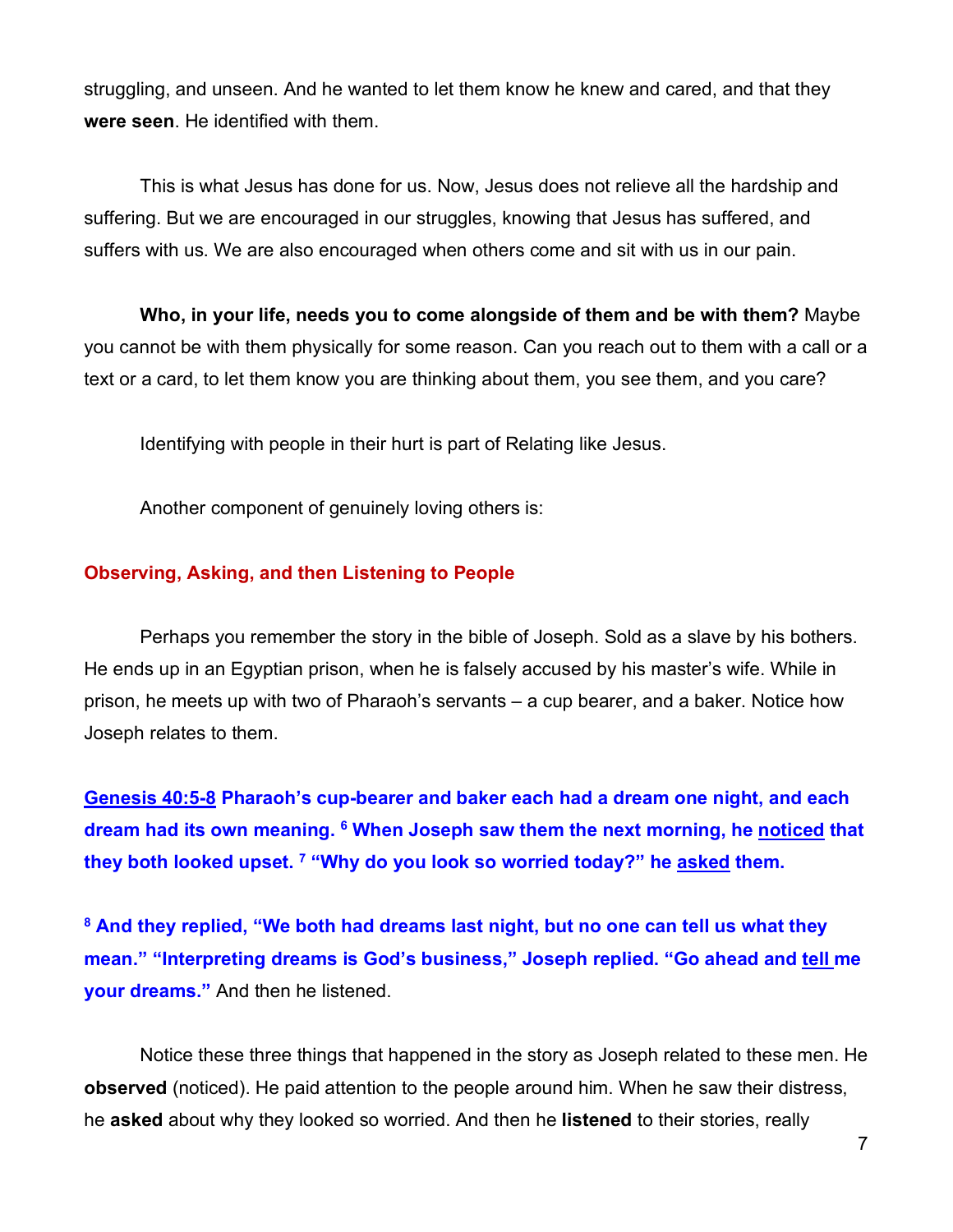listened.

There is a secretary who keeps this sign by her phone, written in big crayon. **"I love you enough to listen."**

The price of real love is often intense and excruciating listening. We must listen to try and hear what somebody is really saying. So often we stop listening well, and begin planning our rebuttal, our scolding or even our advice, or to share our story, because we would rather talk about us, than listen to someone share what they are going through. Real listening is never easy.

To remind himself of this, Bruce Larson has memorized this quote: (and I really like it)

## **"I know you believe you understand what you think I've said,… but I'm not sure you realize… that what you heard… is not what I meant."** (repeat)

Have you ever experienced, and I am sure you have, someone not really listening to what you are saying about a need that you have? How does that impact your sense of whether they are really caring about you or loving you? Not a positive experience is it?

Now turn the tables in your mind, to when we do not really listen to others. When we don't really listen, our love for them is counterfeit, a mask, a fake. We all have a desire to be heard.

As Jesus followers, intent on improving the way we relate to each other, how can we become more generous listeners? There are several ways to do this.

**Show interest** in what they are telling you. Ask them more about the situation. Give them non-judging attention. Choose not to criticize what they are telling you. Let them just talk, until they are ready to hear from you.

Also **Pay attention to how, what they are telling you affects you.** If what they are telling you bothers you or makes you angry, can you keep those emotions in check? Is what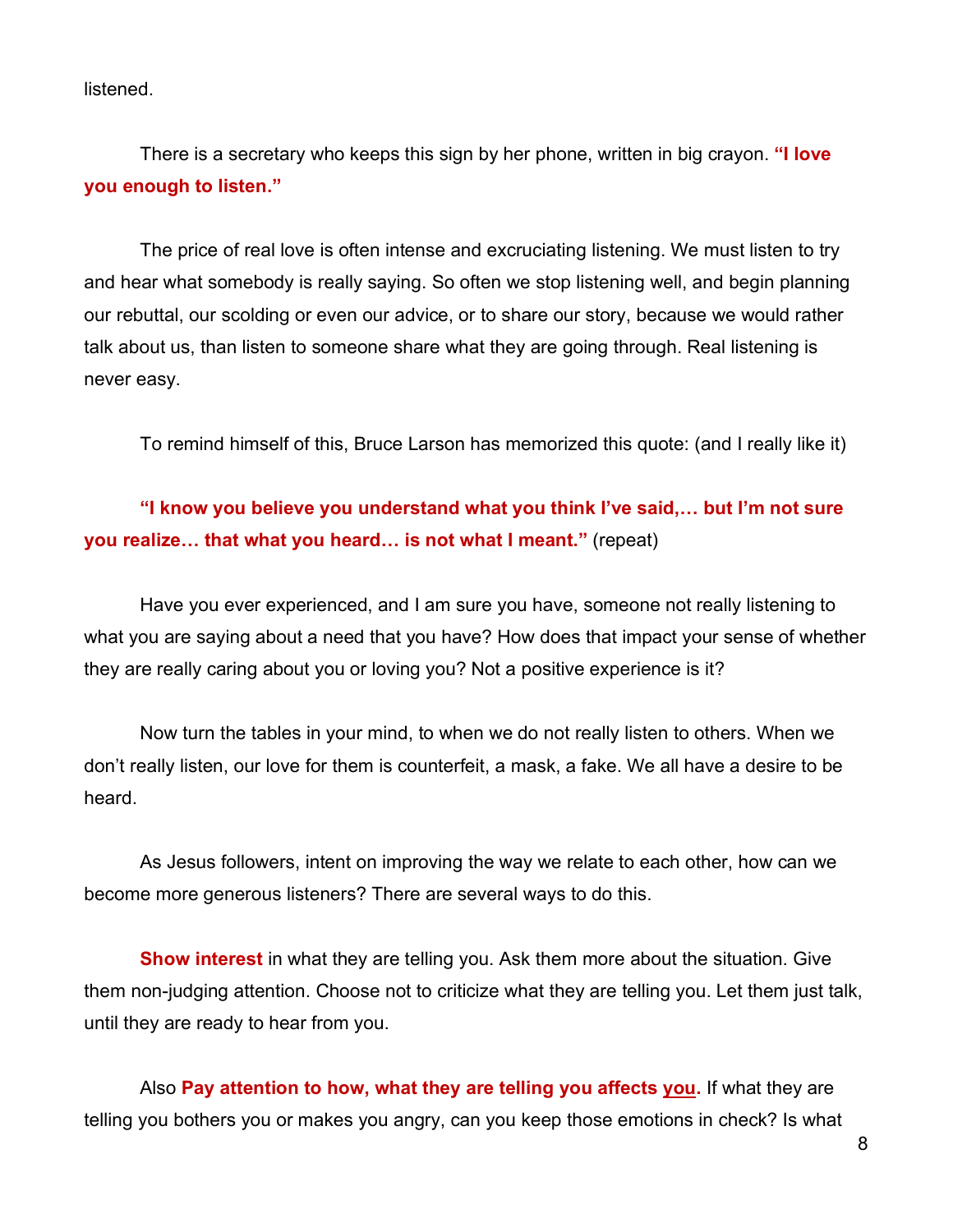they are telling you, making you defensive? You can choose to stifle the need for a rebuttal or a defense on your part.

Do you find yourself **shutting down** when someone begins saying things you don't want to hear? Those are our defense mechanisms kicking in. And when they kick in, we stop listening well.

Genuine relationships require that we listen well to each other.

It is intriguing to study the conversations Jesus had with people. **Nicodemus**, a teacher of the law seemed to be very ignorant of things he should've known. Jesus listened to him.

Jesus listened to **Mary and Martha**, without getting defensive, when they blamed him for their brother's death.

Listening well involves seeing the other person as they are, and allowing them **to be as they are**, while you listen. Learn to listen well in order to relate well. Without listening, we have very little chance of influencing another person in a positive way.

To relate well to others so they know we care, we must also learn to:

## **Affirm People**

The prophet Isaiah made this interesting statement about Jesus' ministry and the way he would speak with, and to people.

#### **Isaiah 42:2-3**

**He will not shout or raise his voice in public. He will not crush the weakest reed or put out a flickering candle.**

In Matthew's Gospel, Jesus described himself as humble and gentle. I love the description someone used of a man who was a follower of Jesus. They said "He had a gentle firmness." What a great description of the way a man related to others. May I remind us we are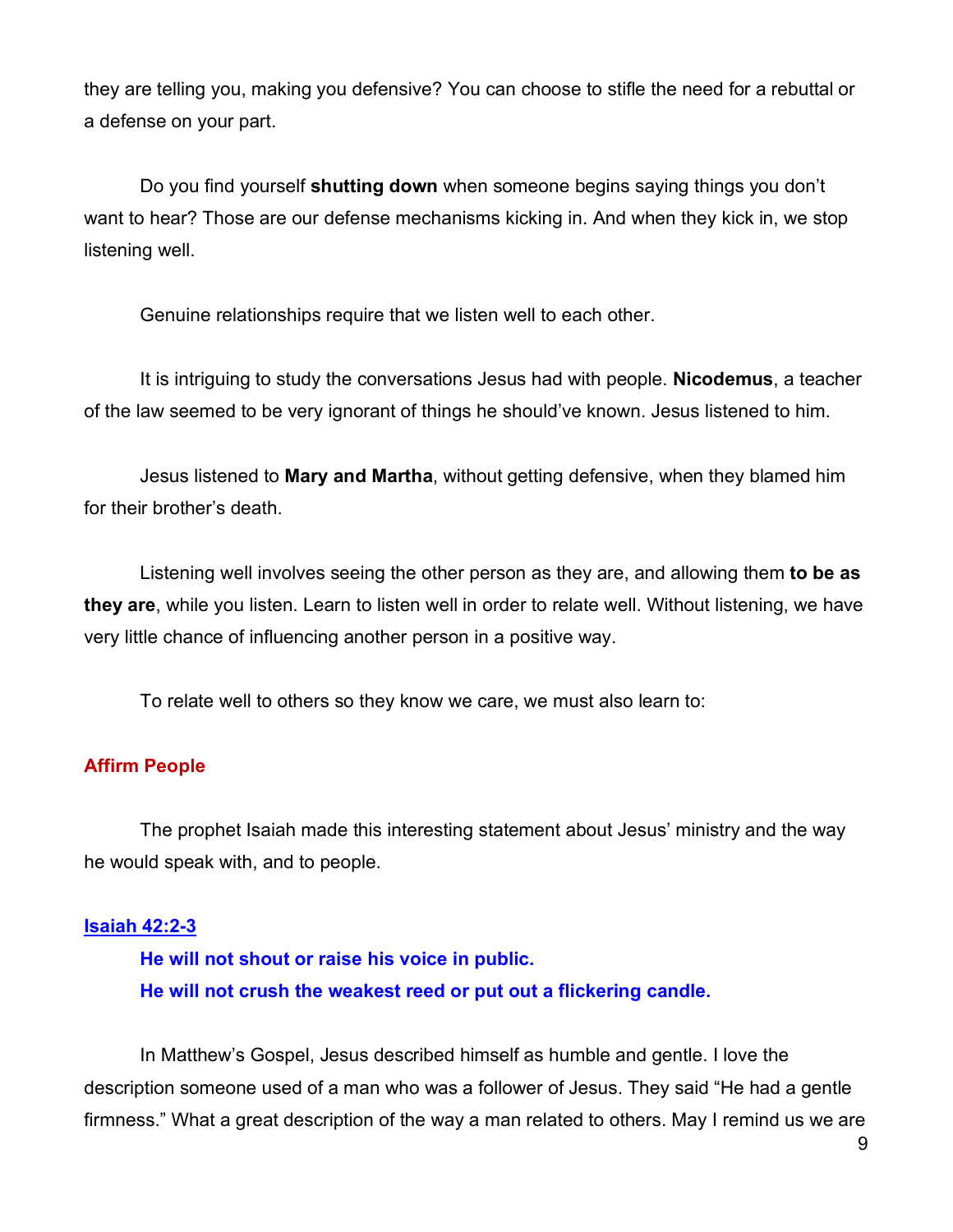called to imitate Christ as this man did. Paul admonishes the Jesus followers to encourage one another and to only speak words that build up and don't tear down.

## **Ephesians 4:29 Don't use foul or abusive language. Let everything you say be good and helpful, so that your words will be an encouragement to those who hear them.**

In other words, in our relationships with others, to be genuinely loving relationships, to relate to others like Jesus, we are to be **affirming**.

Tony Amellio was an elevator operator at a prestigious university. It was noticed that Tony was in the habit of making a positive difference in everybody's life who rode the elevator. So, the school had a "Tony Day" in honor of Tony. They gave him an honorary doctorate of transportation degree. The Dean said of Tony, "Tony stands for a number of things that we need and he provides them in a very difficult setting. We need morale and he gives it. We need warmth and he gives it." Another person commented, "when you get off the elevator, Tony always says something that makes you want to go to class. He makes riding in his elevator one of the least dehumanizing experiences."

Tony understood what it means to affirm people.

While doing this, the author of Romans has also called us to **'hate the wrong'** and '**hold tightly to what is good.**" So, affirming people is not simply telling them that whatever they do is good. But it is, noticing the good and the valuable in people and regularly affirming them.

I hope you are wondering, "Where do rebuke and correction fit in" as we relate to others? Perhaps we can wrestle with that in Sermon Lab at 11:00 this morning.

But for now, focus on: **Are you becoming a person who looks for ways to affirm others as part of relating to them like Jesus?**

One more point for this morning on how to relate to others like Jesus: **Be vulnerable – don't "play it safe."**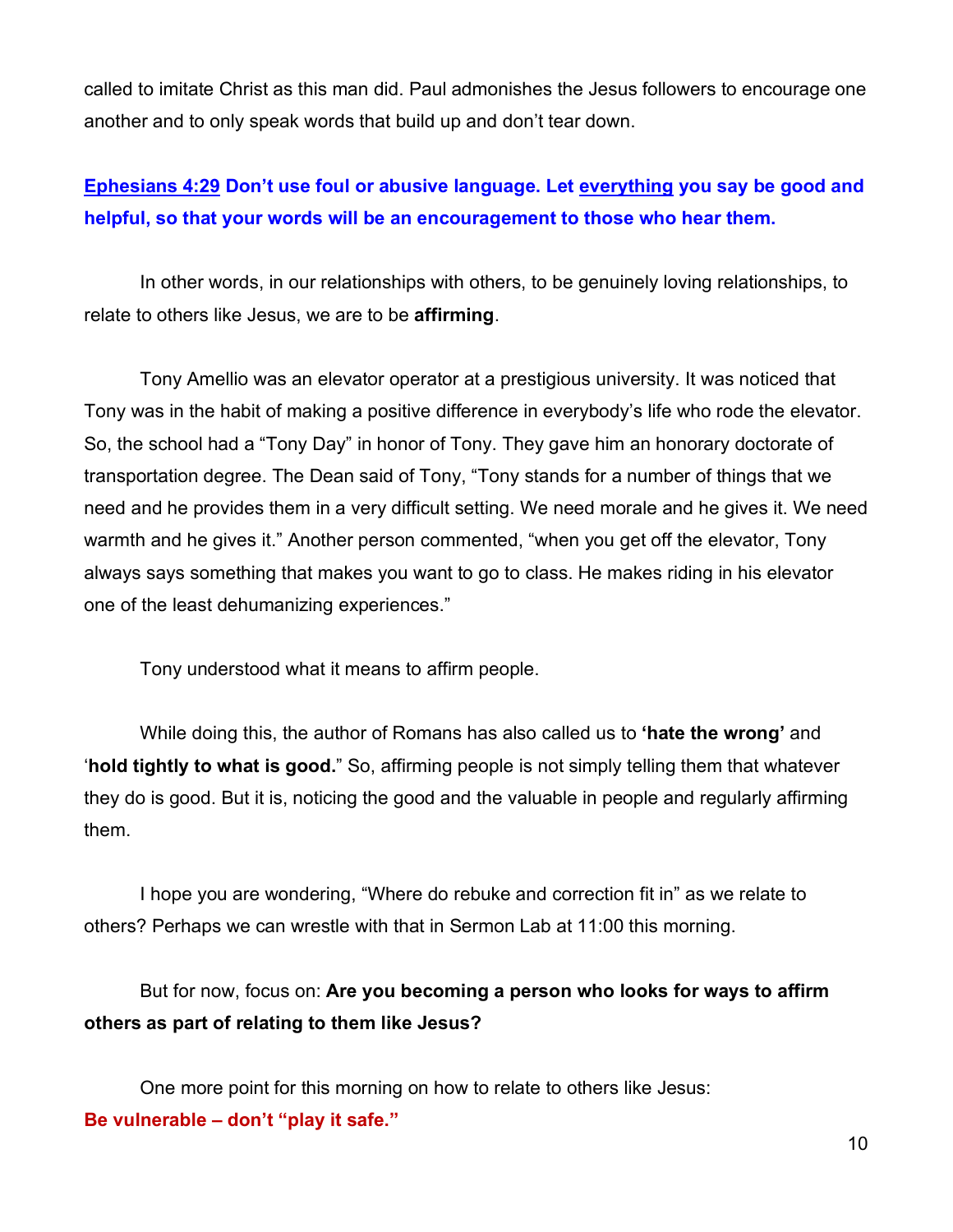Paul, quoting an early, popular Christian hymn, writes about Jesus:

## **Philippians 2:7-8**

- **He gave up his divine privileges; he took the humble position of a slave and was born as a human being. When he appeared in human form,**
- **8 he humbled himself in obedience to God and died a criminal's death on a cross.**

No one became so vulnerable as Jesus. He gave up all his privilege and power. He gave up his physical safety. He gave up his public reputation. He gave up his right to a fair trial. He took our blame. Even though he had done no wrong.

He let himself be humiliated, for us. He gave up his status, for us.

What does this mean for us in our relationships with others?

It is natural for us to protect ourselves, to defend ourselves, to preserve and bolster our reputation. This comes naturally when we approach relationships, thinking first about ourselves and our well being and comfort. But if you remember from the earlier part of this message, James Edwards said:

**"sincere love, like Christ's love for us, commits itself to the good of the other, regardless of the cost to self."**

That is making yourself vulnerable in relationships.

It means we have to be willing to say, "I'm sorry. I was wrong and you were right." Sometimes it even means saying "I'm sorry." Even if we were not wrong in our own minds. We can be sorry that we acted or spoke in a way that fractured a relationship. And saying sorry in this type of situation will feel like we are admitting to some wrong that we didn't do. Can we do